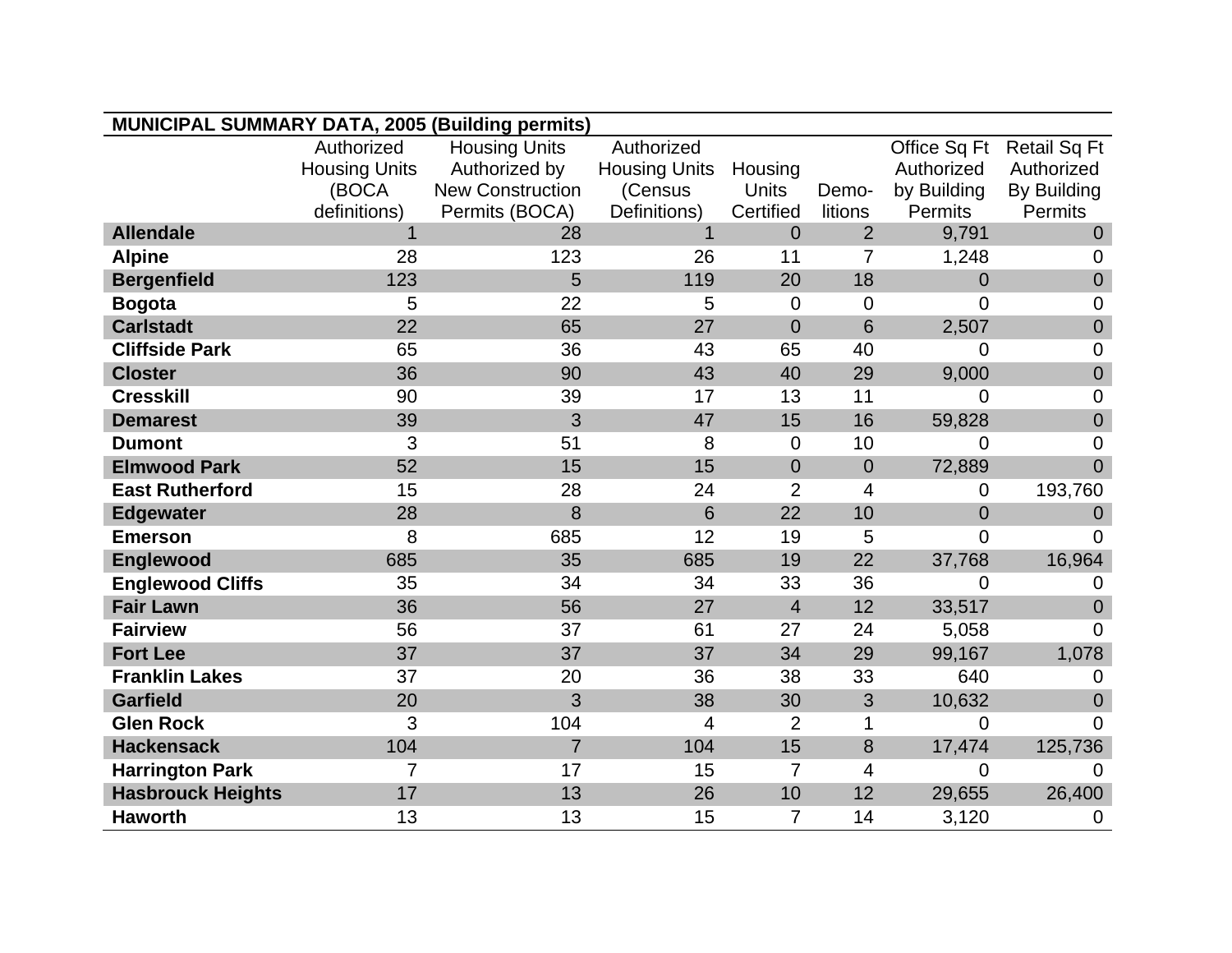| <b>Hillsdale</b>       | 13             | 8                | 13             | 6              | 6              | $\Omega$       | $\overline{0}$   |
|------------------------|----------------|------------------|----------------|----------------|----------------|----------------|------------------|
| <b>Ho-Ho-Kus</b>       | 8              | 0                | 13             | $\overline{2}$ | 6              | $\overline{0}$ | $\overline{0}$   |
| Leonia                 | $\mathbf 0$    | $\overline{4}$   | $\theta$       | $\mathbf{1}$   | $\overline{2}$ | $\overline{0}$ | 1,086            |
| <b>Little Ferry</b>    | 4              | 58               | 1              | 5              | $\overline{2}$ | 2,000          | $\Omega$         |
| Lodi                   | 58             | $\overline{2}$   | 73             | 41             | 37             | 23,100         | $\overline{0}$   |
| Lyndhurst              | $\overline{2}$ | 31               | 185            | 21             | 5              | 5,705          | 23,359           |
| <b>Mahwah</b>          | 31             | $\boldsymbol{0}$ | 25             | 23             | 5              | 3,849          | $\boldsymbol{0}$ |
| <b>Maywood</b>         | $\mathbf 0$    | $\overline{2}$   | 1              | $\overline{0}$ | 1              | $\overline{0}$ | $\Omega$         |
| <b>Midland Park</b>    | $\overline{2}$ | 17               | $\overline{2}$ | $\overline{7}$ | 3              | $\overline{0}$ | $\mathbf 0$      |
| <b>Montvale</b>        | 18             | 5                | 19             | 5              | 7              | 16,658         | 0                |
| <b>Moonachie</b>       | 5              | 12               | 8              | $\overline{4}$ | 3              | $\overline{0}$ | $\overline{0}$   |
| <b>New Milford</b>     | 12             | 5                | 17             | 10             | 9              | 1,040          | $\mathbf 0$      |
| <b>North Arlington</b> | $5\phantom{.}$ | $\overline{7}$   | 5              | 5              | 1              | $\mathbf 0$    | $\overline{0}$   |
| <b>Northvale</b>       | $\overline{7}$ | 16               | 11             | $\overline{7}$ | 5              | 0              | 70,168           |
| <b>Norwood</b>         | 16             | $\overline{2}$   | 20             | 14             | 12             | 4,100          | $\Omega$         |
| <b>Oakland</b>         | $\overline{2}$ | 45               | $\overline{2}$ | 13             | $\overline{2}$ | 2,770          | 3,600            |
| <b>Old Tappan</b>      | 45             | 3                | 50             | 37             | 33             | 6,912          | 580              |
| <b>Oradell</b>         | 3              | 232              | 5              | $\overline{4}$ | 3              | 0              | $\Omega$         |
| <b>Palisades Park</b>  | 233            | 47               | 221            | 121            | 90             | $\overline{0}$ | $\overline{0}$   |
| <b>Paramus</b>         | 47             | 13               | 61             | 29             | 32             | 29,413         | 247,707          |
| <b>Park Ridge</b>      | 13             | 120              | 18             | 3              | 5              | 0              | $\overline{0}$   |
| Ramsey                 | 121            | 14               | 121            | 8              | 9              | 91,215         | 3,274            |
| <b>Ridgefield</b>      | 14             | $\mathbf{1}$     | 24             | 20             | 20             | 5,798          | $\theta$         |
| <b>Ridgefield Park</b> | 1              | 10               | 1              | 41             | $\overline{0}$ | 0              | $\overline{0}$   |
| Ridgewood              | 10             | 9                | 13             | $\overline{7}$ | 14             | 59,497         | $\mathbf 0$      |
| <b>River Edge</b>      | 9              | 17               | 13             | 4              | 1              | 15,667         | $\overline{0}$   |
| <b>River Vale</b>      | 19             | $\overline{4}$   | 17             | 8              | 14             | $\overline{0}$ | $\theta$         |
| <b>Rochelle Park</b>   | $\overline{4}$ | 0                | 86             | $\overline{2}$ | $\mathbf 0$    | 41,426         | $\overline{0}$   |
| <b>Rockleigh</b>       | $\overline{0}$ | 18               | $\overline{0}$ | $\overline{0}$ | $\overline{0}$ | $\overline{0}$ | $\overline{0}$   |
| <b>Rutherford</b>      | 19             | 199              | 17             | 6              | 13             | 18,318         | $\mathbf 0$      |
| <b>Saddle Brook</b>    | 199            | 21               | 149            | 30             | 17             | 0              | $\overline{0}$   |